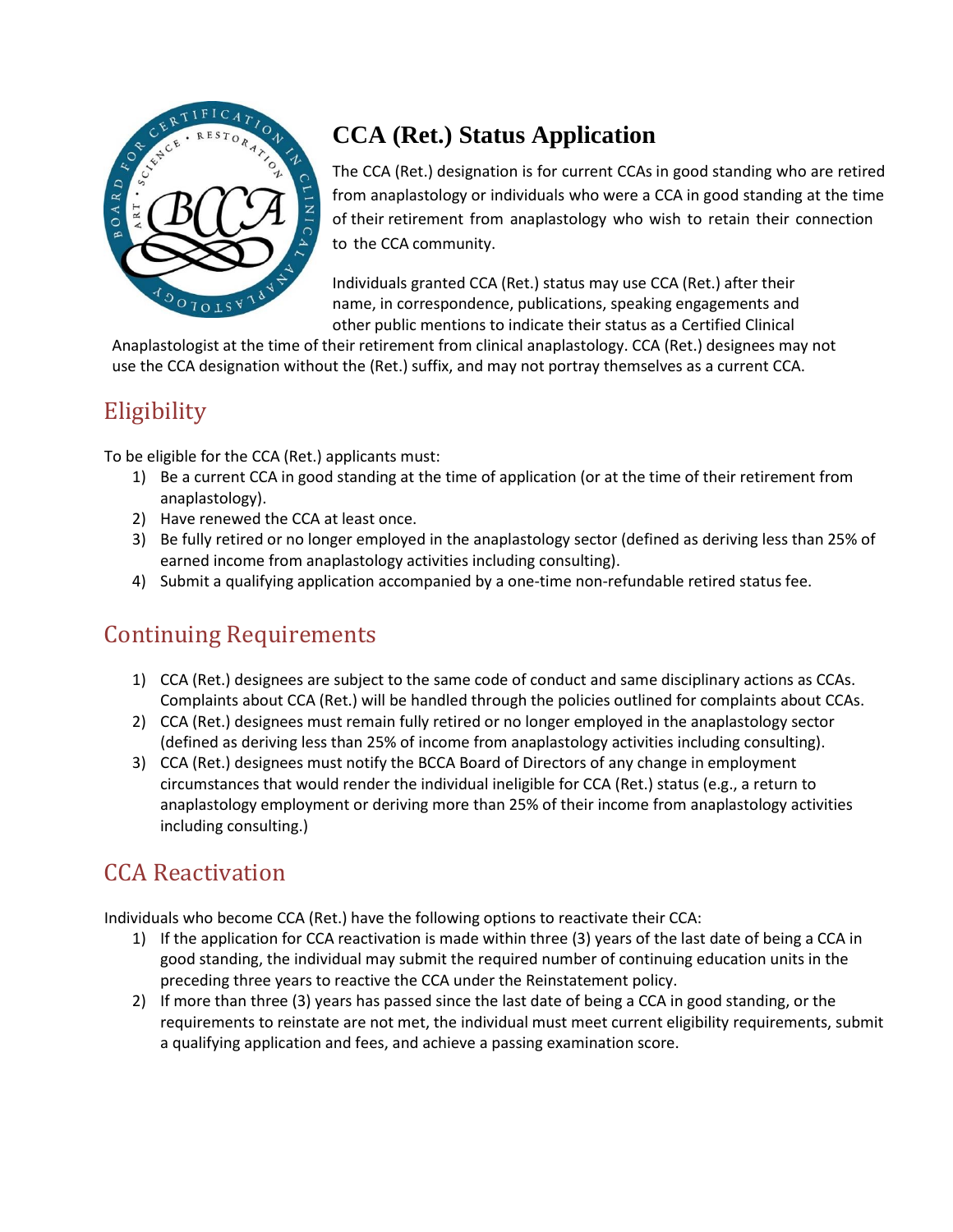| Section 1   Certificant Information |                 |           |  |
|-------------------------------------|-----------------|-----------|--|
| Prefix:                             | First Name:     |           |  |
| Middle Initial:                     | Last Name:      |           |  |
| Address:                            |                 |           |  |
| City:                               | State/Province: | ZIP Code: |  |
| Phone:                              | E-mail:         |           |  |

| Section 2   Certificant Status                                                                                                                                                                 |                 |           |  |  |
|------------------------------------------------------------------------------------------------------------------------------------------------------------------------------------------------|-----------------|-----------|--|--|
| <b>Fully Retired</b>                                                                                                                                                                           |                 |           |  |  |
| No longer employed in the anaplastology sector (defined as deriving less than 25% of income<br>from anaplastology activities including consulting). If employed, please provide the following: |                 |           |  |  |
| Title of Current Position:                                                                                                                                                                     |                 |           |  |  |
| Company:                                                                                                                                                                                       | State/Province: | ZIP Code: |  |  |
| Address:                                                                                                                                                                                       | Telephone:      |           |  |  |

#### FEES AND PAYMENT

Fax:

The retired status fee is \$340.

| Check enclosed:                    | Payable to BCCA                                                                                                                               |            |          |      |
|------------------------------------|-----------------------------------------------------------------------------------------------------------------------------------------------|------------|----------|------|
| Please charge my credit card:      | $\Box$ Visa                                                                                                                                   | MasterCard | Discover | AMEX |
| <b>Account Number:</b>             |                                                                                                                                               |            |          |      |
| <b>Expiration Date:</b>            |                                                                                                                                               |            |          |      |
| Security Code:                     |                                                                                                                                               |            |          |      |
| <b>Cardholder Name:</b>            |                                                                                                                                               |            |          |      |
| <b>Cardholder Billing Address:</b> |                                                                                                                                               |            |          |      |
| Signature:                         |                                                                                                                                               |            |          |      |
| Please submit forms to:            | Board for Certification in Clinical Anaplastology (BCCA)<br>PO Box 8685<br>Delray Beach, FL 33482<br>Phone: 561.414.0675<br>Fax: 561.894.2281 |            |          |      |